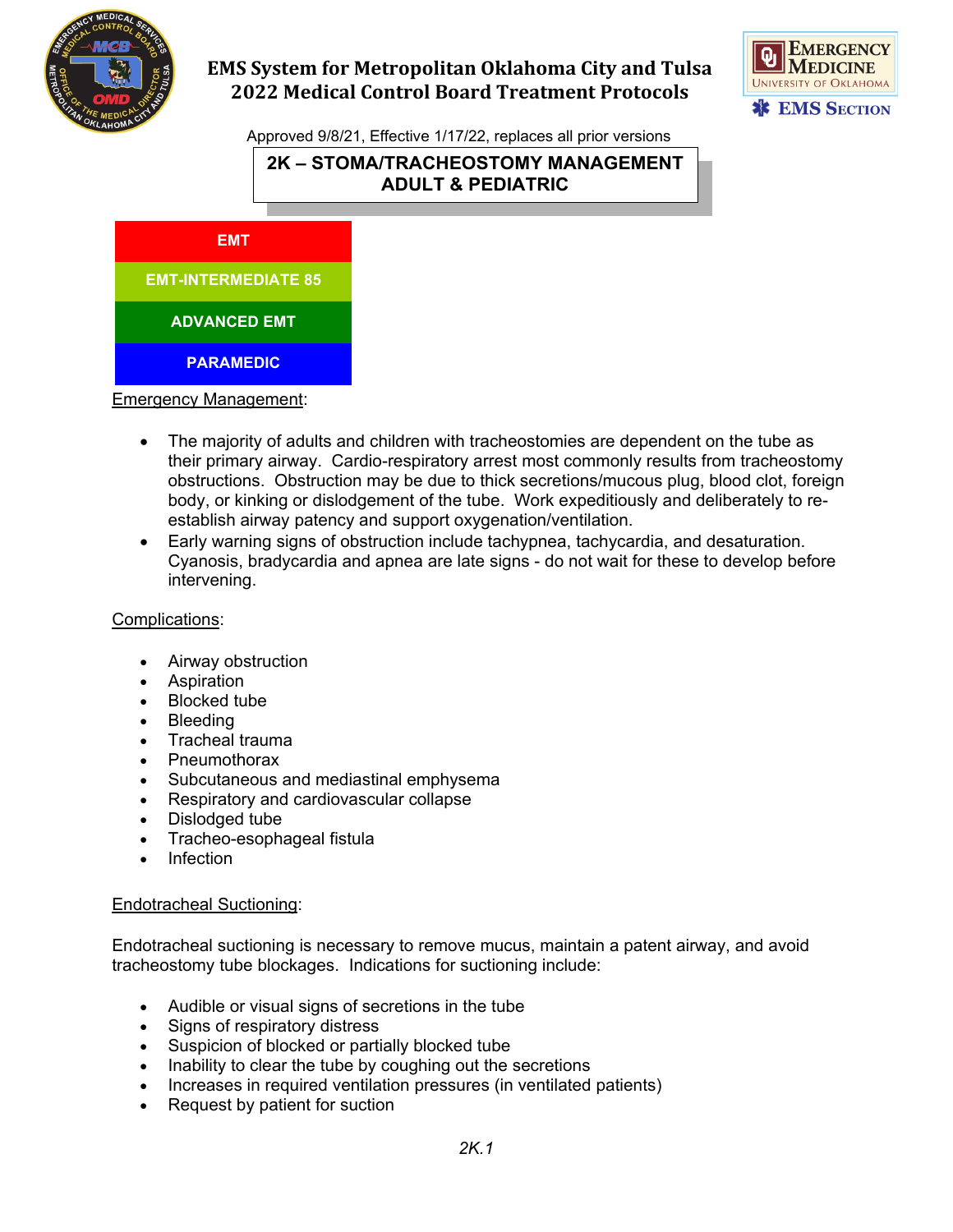

## **EMS System for Metropolitan Oklahoma City and Tulsa 2022 Medical Control Board Treatment Protocols**



Approved 9/8/21, Effective 1/17/22, replaces all prior versions

## **PROTOCOL 2K: Stoma/Tracheostomy Management– Adult & Pediatric, cont.**

Endotracheal Suctioning, cont.:

- [Tracheal suctioning](http://www.rch.org.au/rchcpg/index.cfm?doc_id=11064) should be carried out regularly for patients with a tracheostomy. The frequency varies between patients and is based on individual assessment.
- Tracheal damage may be caused by suctioning. This can be minimized by using the appropriate sized suction catheter and only suctioning within the tracheostomy tube.

| Table 1: recommended suction catheter sizes |           |           |               |    |           |                   |                   |       |                   |                   |  |
|---------------------------------------------|-----------|-----------|---------------|----|-----------|-------------------|-------------------|-------|-------------------|-------------------|--|
| Tracheostomy tube size (in mm)              | 3.0<br>mm | 3.5<br>mm | 4.0 4.5<br>mm | mm | 5.0<br>mm | 6.0 <sub>mm</sub> | 7.0 <sub>mm</sub> | 7.5mm | 8.0 <sub>mm</sub> | $9.0$ mm $-10$ mm |  |
| Recommended suction catheter size (Fr)      |           |           |               | 10 | 10        | $10 - 12$         | 14                | 14-16 | 14-16             | 16                |  |

- The suction depth is determined by the estimated length of the tracheostomy tube.
- The depth of insertion of the suction catheter needs to be determined prior to suctioning to avoid trauma.
- Using the patient's spare tracheostomy tube of the same size (if available) to estimate needed depth of suctioning.
- The pressure setting for tracheal suctioning (suction machine pressure for small children 50-100 mmHg, for older children/adults 100-120 mmHg) to avoid tracheal damage.
- In most circumstances, it is best to limit the duration of suctioning (including passing the catheter and suctioning the tracheostomy tube) to 5-10 seconds.
- Routine use of normal saline is not necessary although there is anecdotal evidence it may thin secretions. In situations where this may be of benefit, only 1-2 mL is usually needed.